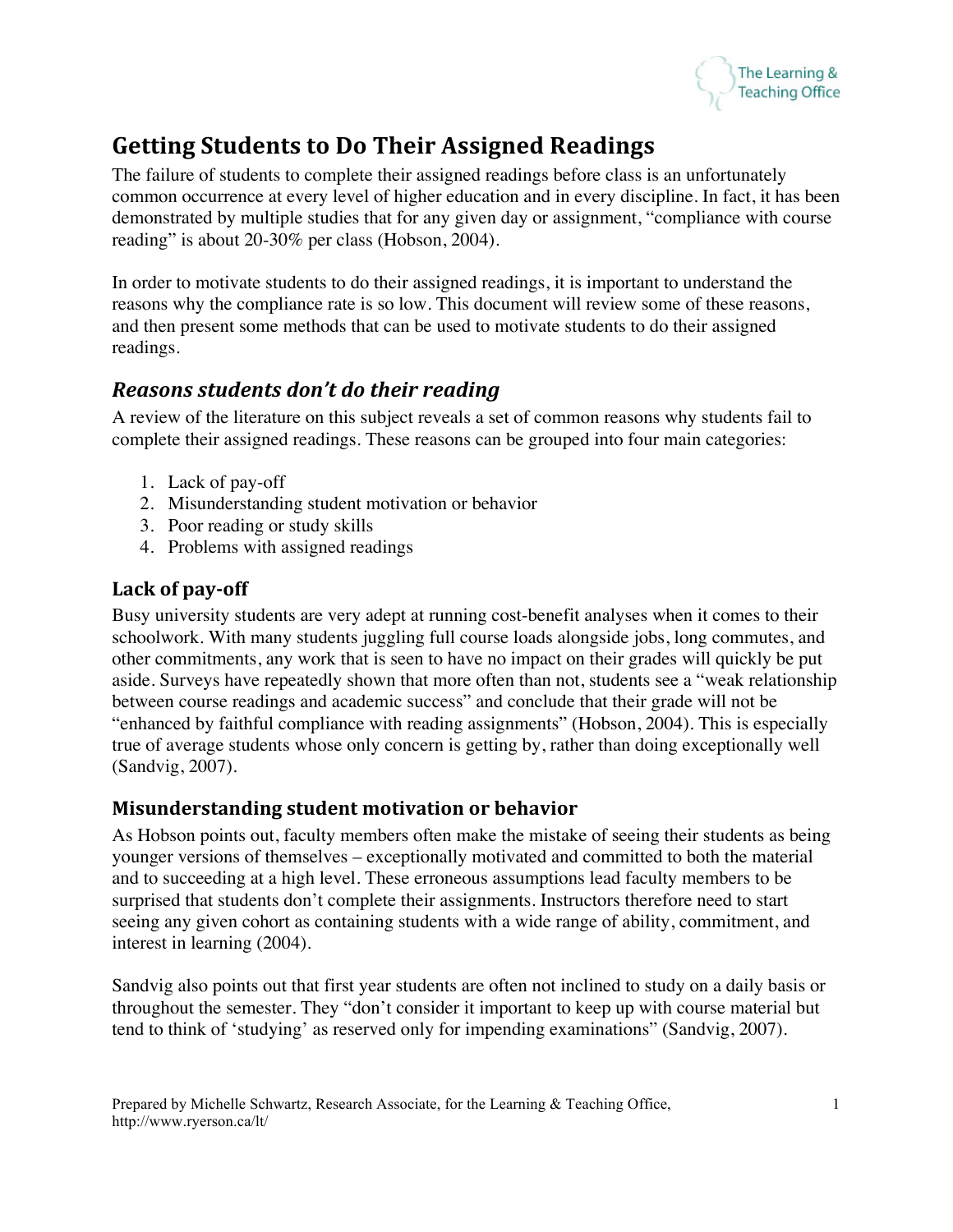

#### **Poor reading or study skills**

Many students, especially those in their first year of study, lack the necessary skills to make sense of their assigned readings. They don't see reading as an interactive or constructive process in which they are "developing understanding through a dialogue with the text" (Sandvig, 2007). They lack the skills and vocabulary to work with the discipline-specific texts that they have been assigned, and this frustration often leads students to give up on their readings.

Bean describes one particularly vicious cycle that is caused by a simple misunderstanding of the reading process:

- 1. Students labor under the belief that "experts" would be able to read any given text quickly and with no difficulty. They assume that their own difficulty with the text must be caused by their lack of expertise, making the text "too hard for them."
- 2. The students don't allot the necessary time to read the text deeply, become frustrated, and give up on the reading altogether, relying on the instructor to explain it to them.
- 3. The instructor, seeing this wide swath of reading comprehension problems, devotes class time to lecturing around the assigned text.
- 4. The students, realizing that the instructor can be relied upon to review the material in class, are never forced to practice the skills necessary to become better readers, and thus never improve (Bean, 2011).

Bean goes on to list several problems that can have an impact on student reading ability:

- 1. *Inexperienced readers are unable to distinguish between reading purposes for different types of texts*. They may read all texts as if they were textbooks – "linearly from first to last page, looking for facts and information that can be highlighted with a yellow marker." They are unable to adjust their strategies – knowing when they can skim material just for the gist or when they must read closely – or "chunk complex material into discrete parts with describable functions… Their often indiscriminate, almost random use of the yellow highlighter suggests that they are not representing the text in their minds as a hierarchical structure."
- 2. *Inexperience readers don't interact with the texts they read*. These students "often do not see what conversation a text belongs to—what exigency sparked the piece of writing, what question the writer was pondering, what points of view the writer was pushing against, what audience the writer was imagining." Students who can't see a piece of writing as part of an existing conversation are unable to see how they, as readers, are similar or different from the intended audience.
- 3. *Inexperienced readers are lacking in necessary vocabulary and cultural knowledge*. These students may be confused by technical terms, obscure or antiquated words, or words that are being used in unusual ways. Their level of reading comprehension may prevent them from parsing complex sentence structures, or understanding when irony or humor is being employed. They may also lack "access to the cultural codes of the text background information, allusions, common knowledge that the author assumed that the reading audience would know."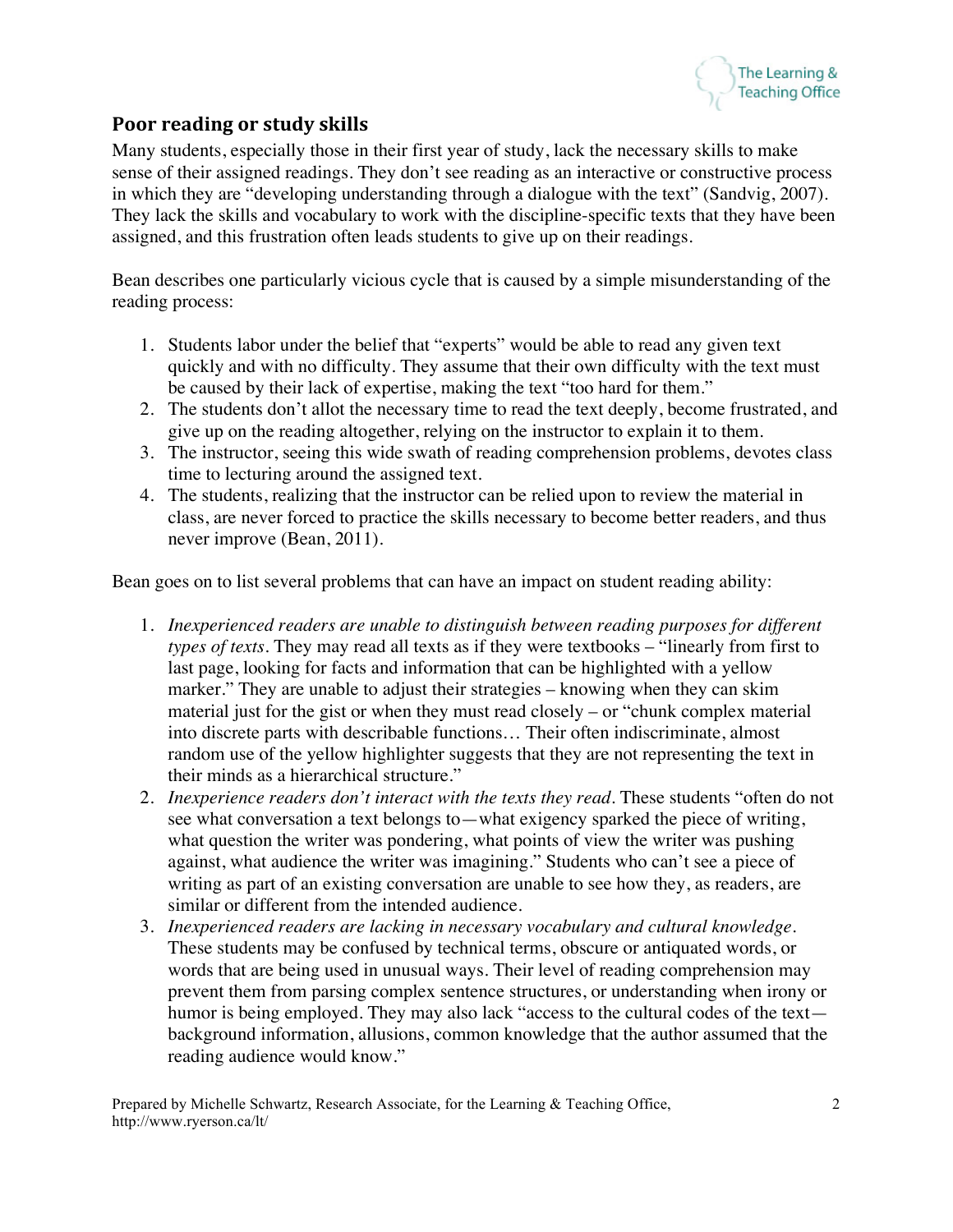

4. *Inexperienced readers may be uncomfortable with the unfamiliar*. Here Bean identifies an interesting phenomenon: "No matter what the author really means, students translate those meanings into ideas that they are comfortable with… the more unfamiliar or more threatening a new idea is, the more students transform it into something from their own psychological neighborhoods" (Bean, 2011).

#### **Problems with assigned readings**

This category includes both problems with the way readings have been inserted into a given course, as well as problems with the readings themselves.

Course structure can actually have a big impact on student compliance with reading assignments. Boyd found, through student surveys, "that the linkage of reading to what happens in class is the greatest motivator for student reading" (Boyd, 2003, as cited in OSET, 2009). The main ways in which course design can impede student motivation to read are as follows:

- No justification for the readings in the syllabus (Hobson, 2004).
- Vague assignments without guidance as to what students should "get" from the readings.
- Lectures cover the reading content during class time.
- Slides or lecture notes cover the reading content (OSET, 2009).

The selection of the reading material also has a major impact on student compliance. The main ways in which reading selection can impede student motivation to read are as follows:

- No differentiation made between readings required for success and merely suggested readings.
- Mismatch between the difficulty level of an assigned text and students' reading abilities.
- Readings being used for purposes that they were never intended, or "not appropriate to the context in which they are used." For example, dense or specialized reference books being assigned as a primary course teaching and learning tool (Hobson, 2004).

## *How to motivate students to do their reading*

Now that we've reviewed the reasons that students aren't completing their assigned readings, we can start using that information to develop pedagogical strategies to overcome these problems of motivation. It's not as simple as telling students to read a certain number of pages before class. Bean believes that instructors "need to assume responsibility for getting students to 'read for the course.' This includes making certain that the assigned reading is course-related, as well as teaching students the discipline-specific values and strategies that facilitate disciplinary learning" (Bean, 1996, as cited in Hobson, 2004).

To get students to 'read for the course,' Hobson suggests that the best solutions are multidimensional, examining and modifying "attitudes and activities on both sides of the teachinglearning coin" (2004). These solutions attack the problem from three angles: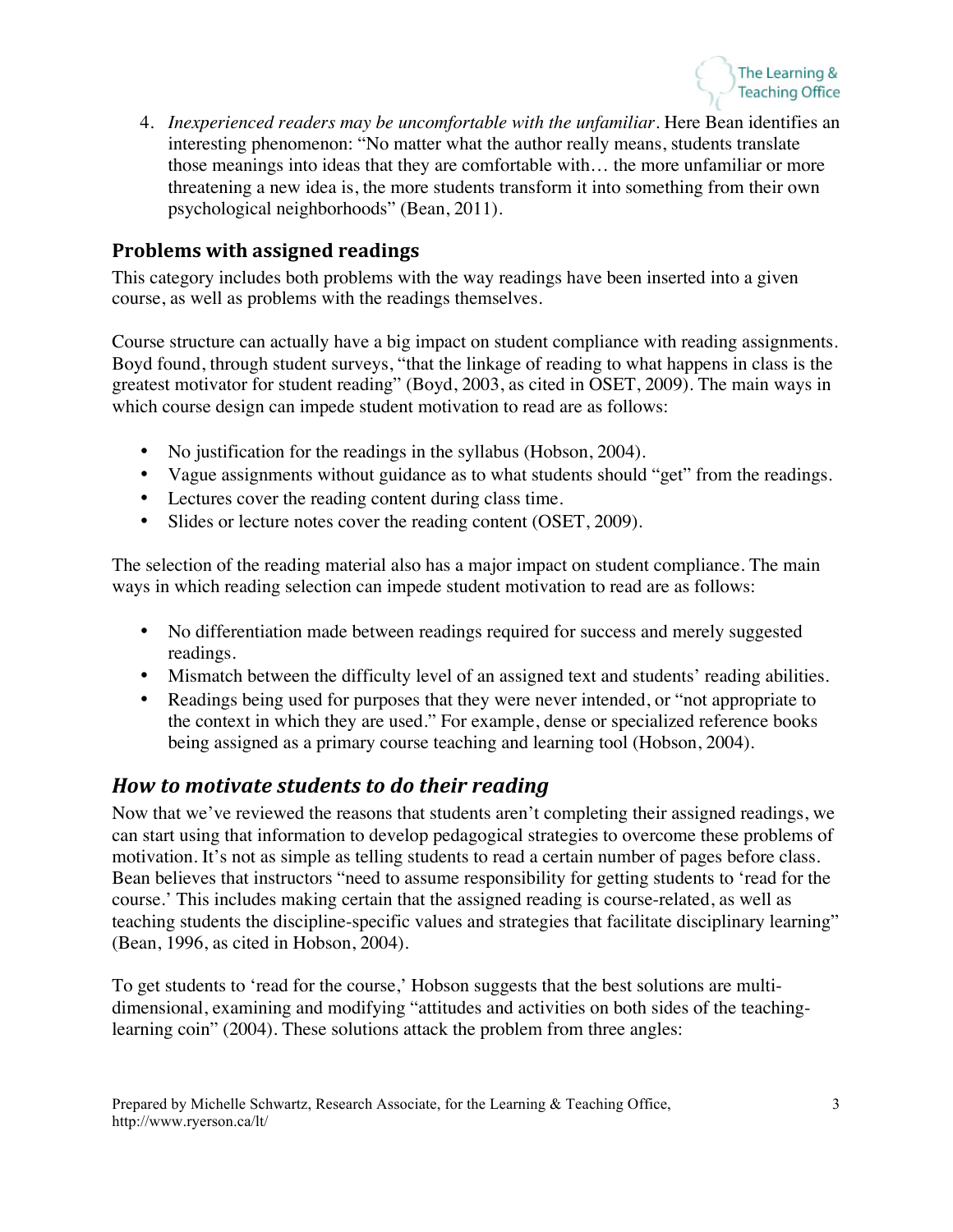

- 1. "Help students understand course design choices, and related performance expectations;
- 2. shape the in-class experience to encourage reading as a learning tool;
- 3. develop needed course-relevant reading skills and attitudes" (Hobson, 2004).

These strategies fall into three contexts: prior to assigning the reading, during the time the student is reading, and the use of the reading in the classroom (OSET, 2009). We have divided these strategies into the following categories based on OSET's breakdown:

- 1. Prior to assigning the reading:
	- a. Course design
	- b. Selecting the best readings
	- c. Assignment design
- 2. While the student is reading
	- a. Dealing with reading comprehension problems
- 3. Using the readings in the classroom
	- a. In-class activities

#### **Course design**

The process of selecting and assigning readings is inextricably tied to the course design process through the process of alignment, in which learning objectives are linked with teaching and learning activities and assessment methods. Therefore, when approaching the creation of your reading assignments, keep in mind your course's intended learning outcomes – these outcomes "provide one criterion for determining course-related texts, reading load, and pragmatic reading compliance expectations" (Hobson, 2004).

The following areas of effective course design can be leveraged to increase reading compliance:

- *The syllabus*: An effectively prepared syllabus will not simply list the readings for the course, it will provide students with background on the material, show students how each reading relates to the course content and activities, and indicate how the assignments will contribute to their learning (Hobson, 2004).
- *Continue to explain the relevance of reading assignments through the term*: Review the relevance of each assignment in the syllabus, and then continuously throughout the term. These explanations are important to unskilled readers "because they are not adept at making inferential connections between items that are seemingly dissimilar or only loosely related." By reinforcing the intended learning outcomes for the assignments as they occur, instructors can increase student buy-in (Hobson, 2004).
- *Scheduling assignments:* A mixture of reading assignments should be distributed throughout the term, with each assigned text appearing in conjunction with a corresponding section of the course. Hobson even recommends only distributing specific reading assignments close to their use date, rather than ahead of time. He believes that "when these assignments are made close to the 'use date'—the class session during which the information contained in that reading appears—students are more likely to read the assignments" (Hobson, 2004).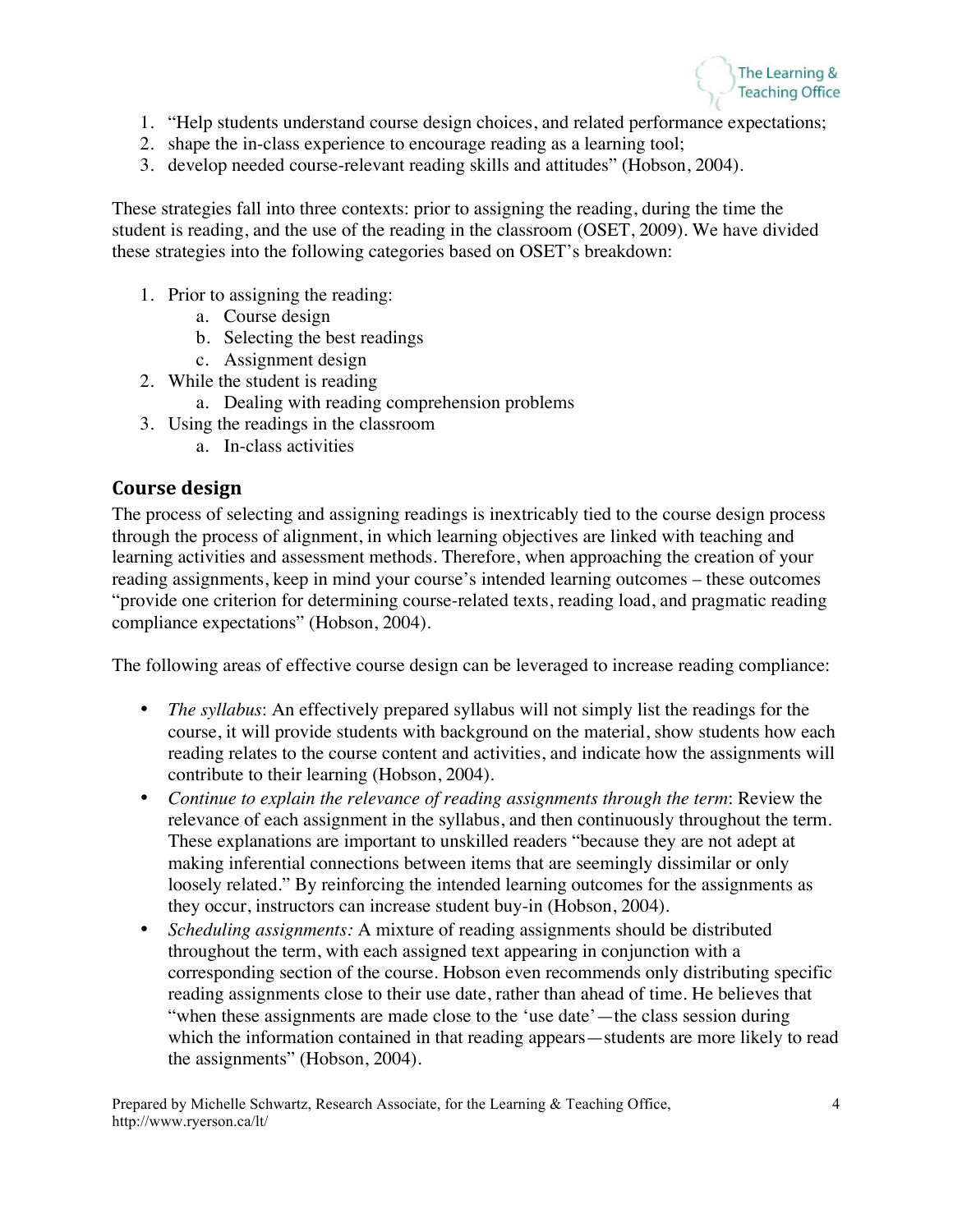- *Integrated activities*: Concepción describes "integrated activities" as connecting "controlled failure, homework, [and] in-class activities where students publicly share their work," allowing students to see "the connection between their work and the course's learning objectives" (2009). Controlled failure "occurs when students realize that they are not doing well. Teachers need to provide students opportunities to become self-conscious of what they do not know so that students will seek further information and advice." Building both controlled failure and the opportunity for students to publically display their subsequent learning results in sustained engagement with the course content and increased motivation to do well (Concepción, 2009). This kind of integration can be achieved, for example, by designing "creative classroom exercises and ungraded feedback" in a way that prepares students for subsequent graded work (Sandvig, 2007).
- *Designing assessments:* When designing assessments for your course, make sure that the readings play a part. Exams should include questions that can only be answered by having completed the readings. Research or reflection papers should require the use of the readings. Weir suggests including the following instruction on writing assignments: "Your paper must draw upon assigned readings (specify which ones) in a substantial manner that demonstrates your mastery of them and your ability to synthesize these with outside sources. Papers that fail to reference these works will be marked down accordingly" (2009).

#### **Selecting the best readings**

When beginning to select readings for a course, Hobson urges instructors to examine a major assumption that can lead directly to trouble – "the assumed inevitability of course texts." This idea that university level courses *must* have "required reading" can often lead instructors to apply the label "required" to "all course-linked reading assignments…regardless of how central the reading assignment is to course success" (Hobson, 2004). This can often lead to a bloat in the amount of "required" readings, overwhelming students and forcing them to make choices about the amount of time they are willing to invest in actually completing the readings. The perception of an overwhelming workload, combined with the perception that they can get by without completing the readings, leads to low compliance with the assigned readings. The following suggestions can help prevent this from happening:

- 1. *Amount:* Hobson suggests performing a "triage" on your reading list. Review all the materials you have considered assigning and rate each one "according to its relevance to success in the course (e.g. 'absolutely essential,' 'good supporting material,' 'exotic,' 'appealing to experts,' 'idiosyncratic choice')" (2004). Only the readings that fall into the category "absolutely essential" should be assigned as "required reading." Each of these texts should be mentioned in class, be included in projects and assignments, or appear on examinations. "From the student perspective, a more manageable reading load, combined with accountability for completing reading assignments, makes reading compliance a course-related investment with high returns" (Hobson, 2004).
- 2. *Level*: Required readings should be aimed at "marginally-skilled" students. Selecting readings that are beyond the reading level of the majority of students is unfair, and leads to an "unequal learning environment tilted in favor of highly-skilled readers." After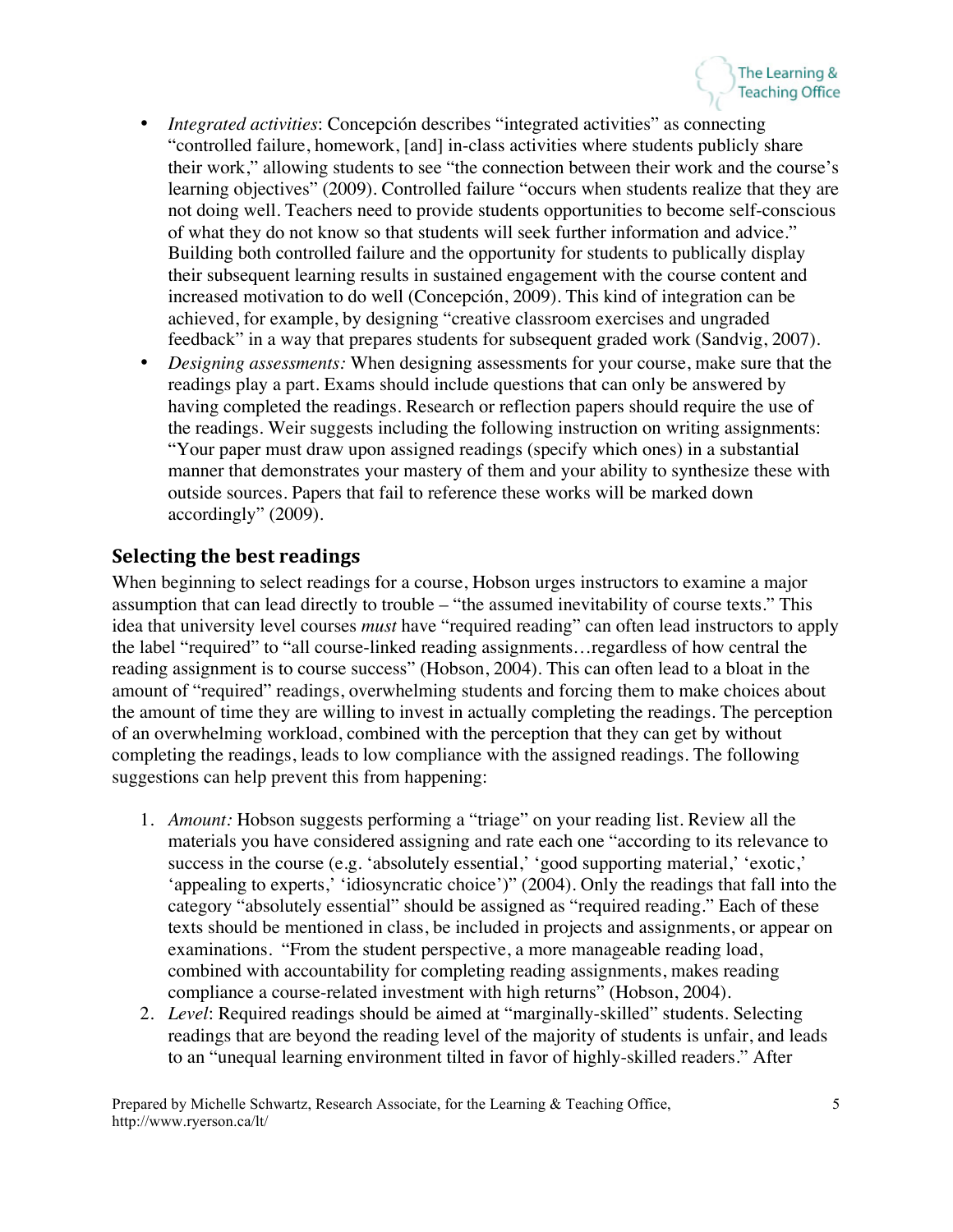

slogging through a few "unreadable" readings, students will give up, rather than suffer through another one (Lowman, 1995, as cited in Hobson, 2004).

*3. Purpose*: Remember – if students think they can get by just by attending lectures, they won't bother with the readings. Therefore the course readings must be "an explicit learning device that is separate from, but complementary to, what you do in class" (OSET, 2009).

#### **Assignment design**

When assigning readings, there are specific ways to structure the assignments that can increase student motivation. These methods can also help ensure that reading assignments "align with inclass learning opportunities that then combine to motivate mastery of learning outcomes" (OSET, 2009).

When designing an assignment:

- Provide a purpose for reading, giving students a sense of what they should focus on and what they should learn from the reading. Make reading assignments explicit, with specific instructions and additional resources that can guide students through challenging areas (OSET, 2009).
- Use scaffolding to organize the development of new skills. Tasks should move from "relatively inauthentic, simple, and highly structured tasks" to "complex, authentic, [and] open-ended." These assignments should be discipline-specific, requiring students to complete tasks that are realistic to their area of study, and should require content mastery to complete (Concepción, 2009).
- Include language that deemphasizes the role of the instructor as a formal authority, and instead focuses on students' intrinsic motives and "suggests they will find the assignments intellectually satisfying" (Sandvig, 2007).
- Create assignments that students feel are rewarding, providing them with material that they not only need to know, but is also engaging and "has some application to their own lives and thoughts" (Immerwahr, 2013). When possible, "feed them small doses of the stuff they're used to seeing, such as Web sites, blogs, and graphic novels" (Weir, 2009).

#### Dealing with reading comprehension problems

As discussed in the first section, poor reading and study skills are major factors in noncompliance with assigned readings. Students, especially those in their first-year of study, may have never learned how to be "deep readers," focusing on meaning, as opposed to "surface" readers," focusing on facts and information (Bean, 2011). Instructors must be willing to demonstrate strategies for effective reading and comprehension in their particular discipline, or risk facing a sea of unprepared faces at their next class meeting (OSET, 2009). Proactive methods for dealing with reading comprehension problems include:

1. *Make the reading central to the course*: On the first day of class, include the readings in your description of what's to come. Include graphics or photos from some of the readings in your slides or carry the books with you to class. Demonstrate the positive value of the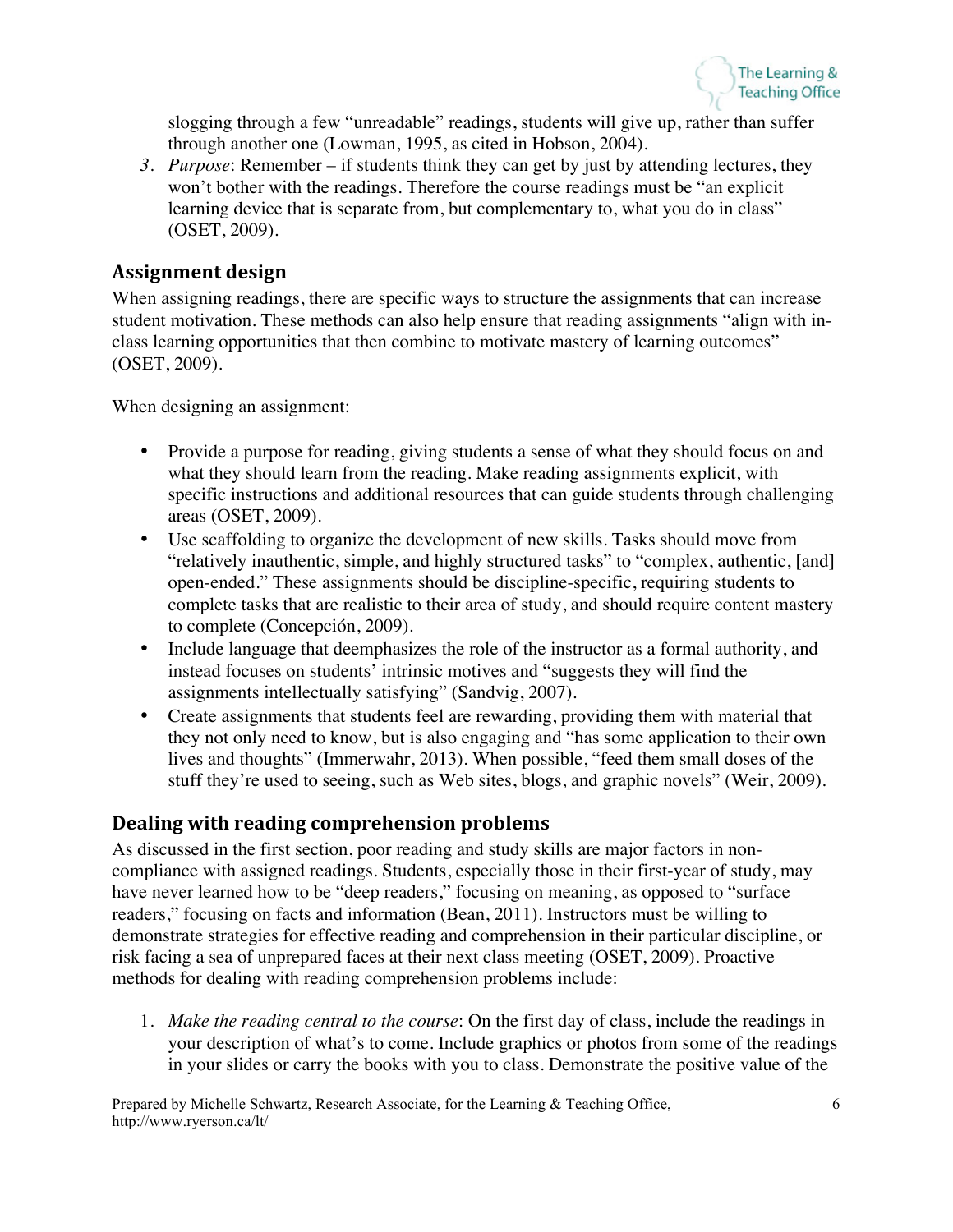readings, and although "you may not like all aspects of the text, do not dwell on the negatives, because that devalues the book in the mind of the novice reader. Speak positively about the book; and introduce alternative information and points of view without being negative" (OSET, 2009).

- 2. *Previewing the material:* Prepare students for the upcoming reading by spending some time in class explaining what "is to be achieved from reading" and "how the text will set up students for the necessary learning outcomes and upcoming in-class activities" (OSET, 2009). For example, "when lecturing with PowerPoint, include textbook page numbers in your slides in order to relate key concepts to where the student can learn from reading in the text" (OSET, 2009). This can also be done through a short, un-graded pretest that "provides students an introduction of what is to come" and shows them "where their knowledge gaps exist" (OSET, 2009). Hobson cites a study that found that "integrating readings into class presentations and discussions is the best means of motivating students to read beforehand… Because students often wonder why faculty consider reading assignments important, they will listen carefully to brief comments about why a reading assignment is interesting and connected to prior and future issues" (Lowman, 1995, as cited in Hobson, 2004).
- 3. *Guide student reading:* Though it can be a time consuming process to develop additional material, providing students with study guides or notes to supplement their reading can help center their reading process around key questions, or give students guidance on how to make sense of a difficult text. Students may also benefit from being forced to take an active involvement in their reading, "such as writing something that must be e-mailed in before class, or preparing specific questions for a quiz" (Immerwahr, 2013).
- 4. *Teach reading strategies:* Students who are new to university or new to a discipline may need your assistance in learning effective strategies for reading. Rather than allowing them to color their pages indiscriminately with highlighter, you can provide them with models for effective text annotation and note taking. For instance, you can distribute a sample page from the course text that has been marked up. Hobson suggests providing an additional annotation of the marking that explains the strategy behind it and discussing it during class. This modeling serves two purposes: it shows the course readings to be crucial to student learning, and it provides students with a "model of how experts approach material presented in complex structures, including making sense of technical language, shuttling between text and supporting materials, cross-referencing topics via the text's index, and using study guides for formative assessment purposes" (Hobson, 2004).

#### **In-class activities**

Using the assigned readings as part of in-class activities is key to increasing compliance. The most important thing to keep in mind is that students need to be held accountable for having done the reading. This can be done in any number of ways, from low-stakes quizzes or discussion board participation, to reflective writing assignments before class, to cooperative activities during class (OSET, 2009). Remember that the reading assignments and their accompanying activities must "consistently prepare the student for in-class learning" and "be aligned with stated learning outcomes and what will be assessed on exams" (OSET, 2009). These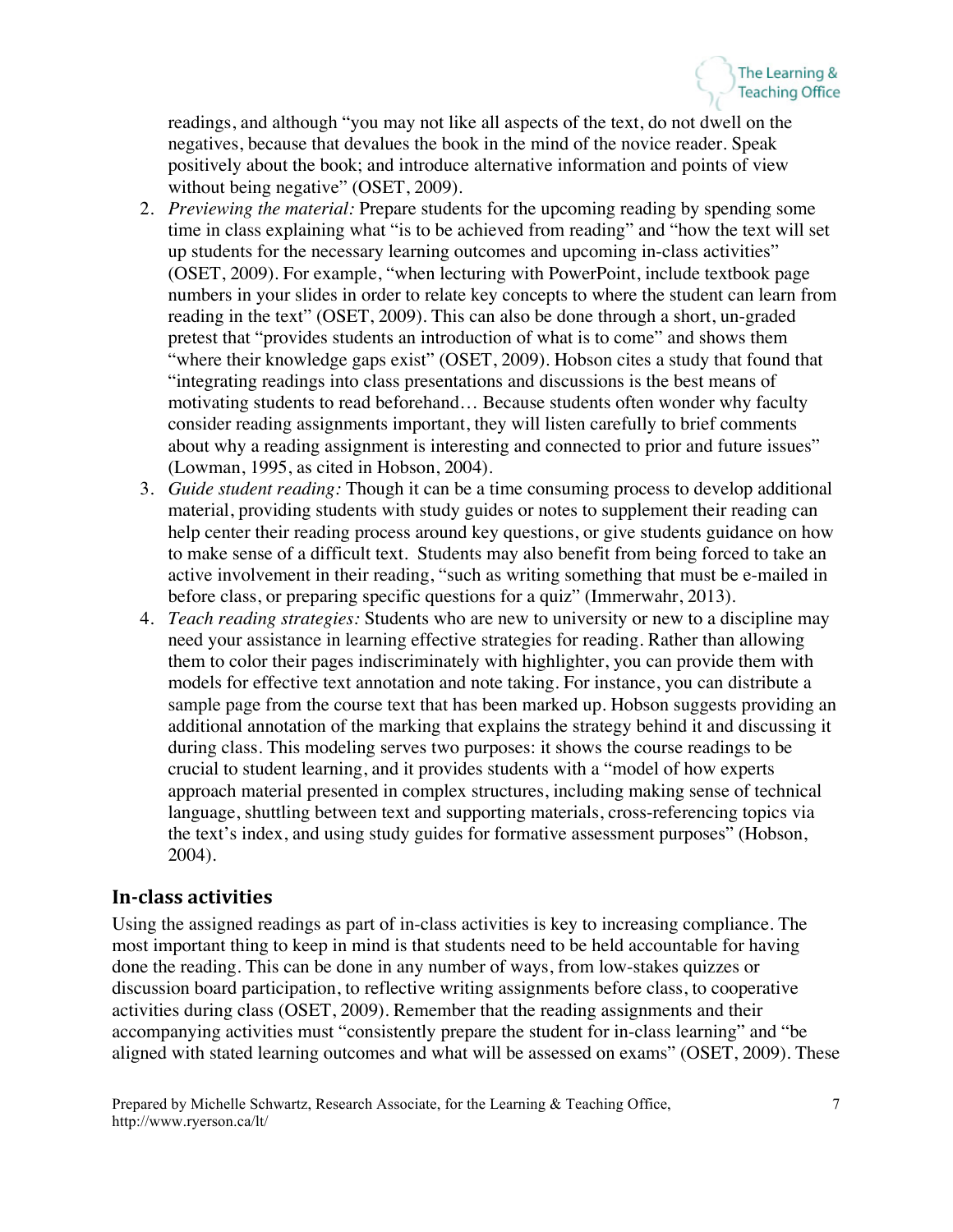

activities should *build* on the readings, rather than just going over what has already been reviewed in the text.

Below are some ideas that can be used in class to engage students with the readings just before class meets:

- Post some questions on Blackboard and require students to answer at least one before class. Use these answers to monitor student writing ability, track their progress with learning the content, and to plan the discussion for the coming class meeting (Weir, 2009).
- Give short online reading quizzes that must be completed a few hours before class. The questions should be designed to help students focus on the important points that you want them to take from the reading. You can use the same questions in class as multiple-choice clicker questions, with some selected student responses provided as the answers (Bruff, 2010). This can help kick off class discussion, re-focus student learning, and make students feel as though their work matters.
- Allow students to anonymously report on whether or not they have completed the reading. This can give you a more accurate measure of compliance with your assignments and allow you to adjust your assignments accordingly (Hobson, 2004).

During class time, try the following techniques:

- Ask students to list three key points from the reading and write those on the board use these points as the outline for your lecture (OSET, 2009).
- Go around the room and have students each name one "important point, new discovery or question s/he has about the reading" (OSET, 2009).
- Have students complete a write-pair-share activity in class using sections of the text as prompts for "student reflection, interpretation, and discussion" (OSET, 2009).
- Allow students to submit a card with notes on the day's reading at the beginning of each class. Return these cards to the students on exam day and allow them to use them during the test. If they haven't handed a card in on the day of the reading, they won't have access to notes on that material during the exam (Davis, 1993, as cited in Immerwahr, 2013).

When you're really having trouble getting students to do their reading, it is crucial to still conduct the promised discussion or activity in class, even if students appear unprepared. If you feed them the information that they failed to read, they will learn that the readings are unnecessary, because you will do all the work of summarizing for them (Sandvig, 2007). The following methods can be tried to really force the issue:

• *Use class time to complete the readings* – give students a short amount of time, perhaps 15 minutes, to read the "high priority" material that is at the core of the rest of the activities you have planned for the day's class. This isn't ideal, but at least it will prevent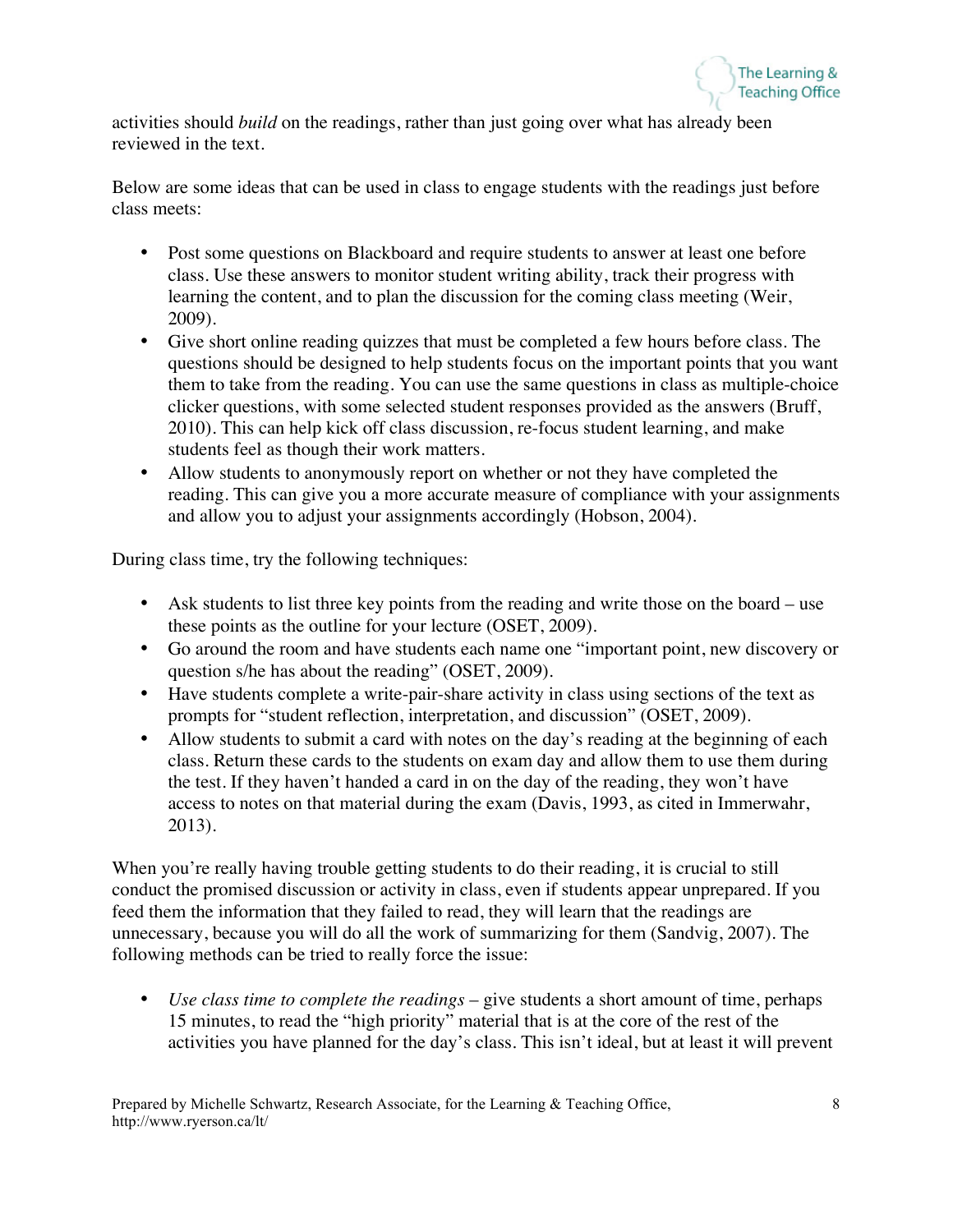

your entire planned discussion from being completely derailed, as well as stressing the importance of the readings to future classes (Hobson, 2004).

- *Pop quizzes and short papers* distribute a graded quiz or short writing assignment to students at the beginning of class that requires them to demonstrate what they learned from the day's reading assignment (Weir, 2009).
- *Random questioning* although this technique is often unpopular amongst both faculty and students, McDougall and Cordeiro assert that it's important to sometimes call on students who haven't volunteered the answer because *only* calling on students who volunteer reinforces the non-preparation behavior of students who don't raise their hands (McDougall and Cordeiro, 1993, as cited in Hobson, 2004).

## *Specific methods*

Below are some more in-depth descriptions of specific methods that can be used to increase compliance with assigned readings:

### **Cognitive Mapping**

Alongside any given reading assignment, distribute a "map" for students to fill out while they complete the reading. This "map" consists of at most five questions that are not overly complex, but also not merely a restatement of the lesson objectives. The goal is to get the students to "explore the material in a focused way." Sample questions can be along the lines of "What is the focus of this chapter?" or "What ideas in this chapter are new to you and especially interesting?" Sandvig emphasizes that the final question should always be a version of "What ONE question would you like me to answer in class about this reading?"

At the beginning of the next class, set students up in groups of three or four, and have them discuss their answers to the questions for 10-15 minutes. After the groups have had sufficient time to work through their maps, start a discussion with the full class by asking each group for questions. This makes the class student-centered. Sandvig also believes that "by giving students the opportunity to really formulate questions in a controlled environment, the quality of the questions will improve" (2007).

Providing the map to students to use while they do their reading provides them with the necessary support and focus. Going over this map in class, with work being done amongst peers, signals to students the value of doing the reading prior to class (Sandvig, 2007).

### **The Median Option**

This technique exploits a principle in psychology that states, "when presented with multiple options, we tend toward the median option (so long as it's perceived as minimally acceptable)" (Cholbi, 2012).

To exploit this principle, Cholbi created a syllabus that included two sets of reading expectations. The "assigned readings" column listed what, in an ideal world, he hoped students would read. The "If you can't read everything, just read…" column then included the very minimum that he hoped students to read.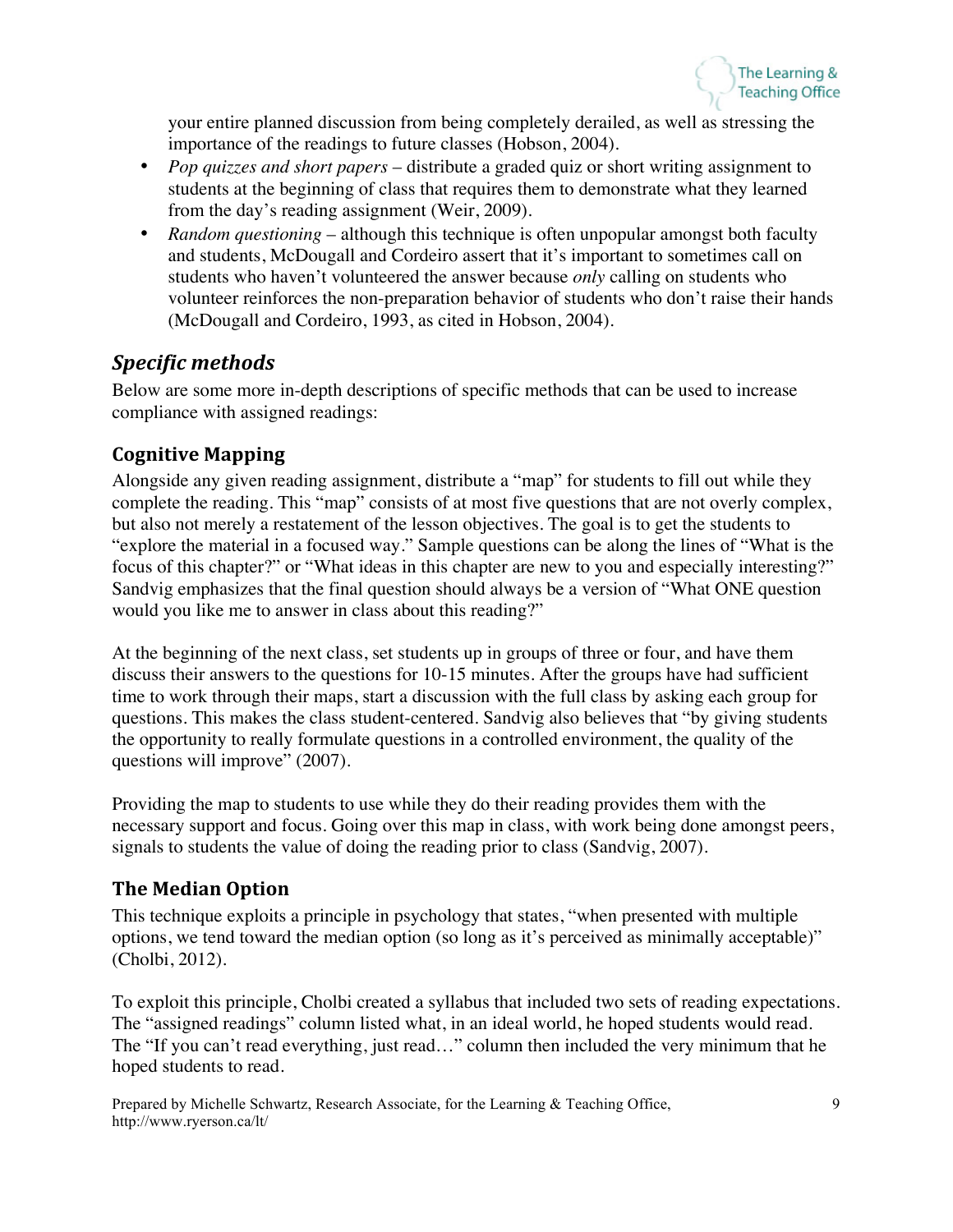

The idea is that, given the choice between the greatest number of readings, the smaller number of readings, and not reading at all, that less-motivated students will be more likely to choose the median "If you can't read everything" column, rather than nothing. The motivated students will also be given an opportunity to exceed the basic expectations.

Below is a sample reading schedule developed by Cholbi:

| <b>DATE</b> | <b>TOPIC(S)</b>                                                      | <b>ASSIGNED READINGS</b>              | <b>IF YOU CAN'T READ</b><br><b>EVERYTHING, JUST READ</b> |
|-------------|----------------------------------------------------------------------|---------------------------------------|----------------------------------------------------------|
| Tu 25 Sept  | Facing up to death: Do<br>we know we will die?                       | Tolstoy, Death of Ivan Ilyich         | Tolstoy, Death of Ivan Ilyich                            |
|             |                                                                      | Kagan, Death, pp. 1-5, pp. 186-<br>96 | Kagan, Death, pp. 1-5                                    |
| Th 27 Sept  | The nature of death:<br>Physicalism, dualism,<br>and the soul thesis | Kagan, Death, pp. 6-36                | Kagan, Death, pp. 6-13, 24-36                            |
| Tu 2 Oct    | The soul thesis, part II                                             | Kagan, Death, pp. 36-68               | Kagan, Death, pp. 36-56                                  |